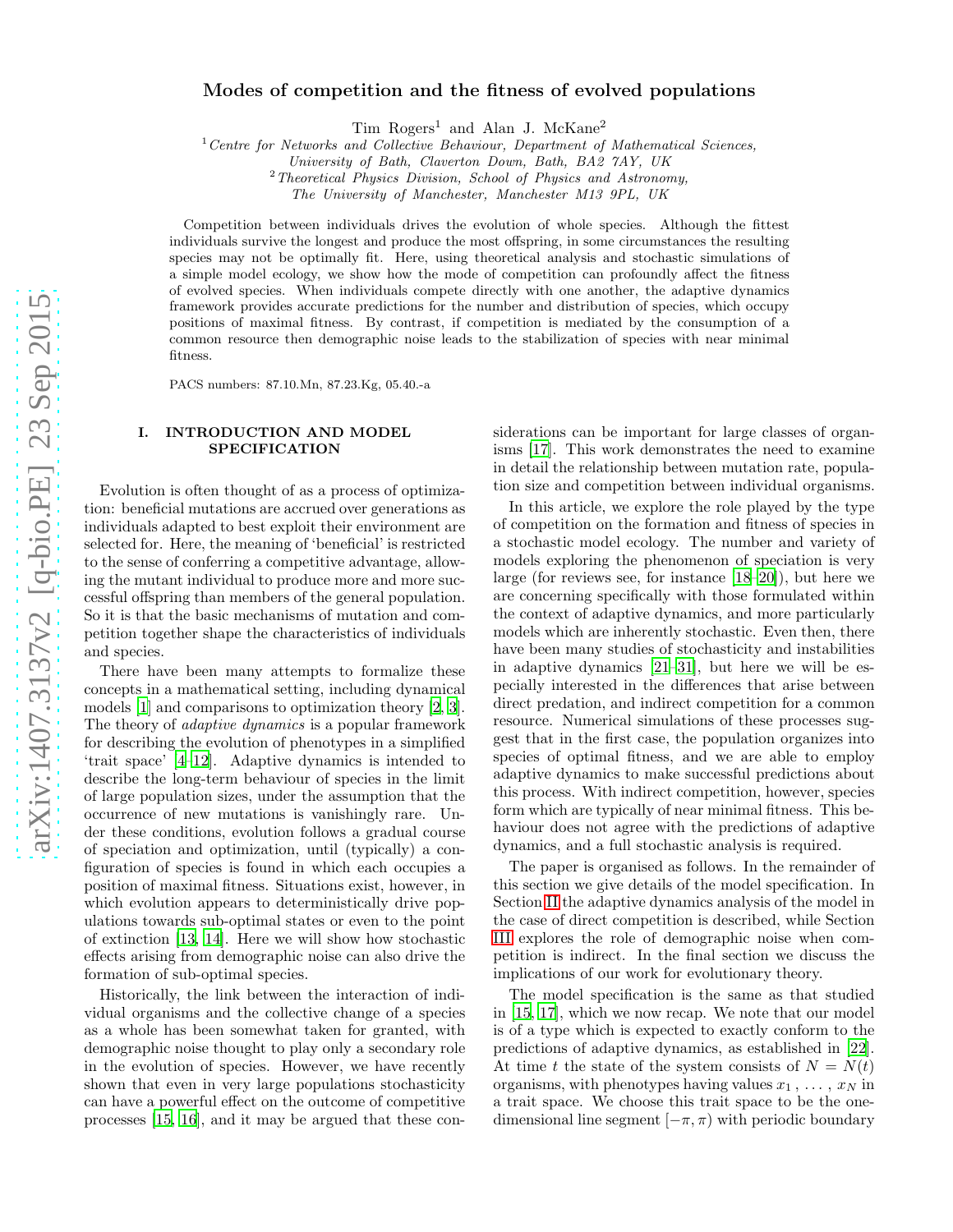conditions; this choice is made for mathematical convenience and to eliminate boundary effects. The dynamics of the model are as follows. Each organism reproduces asexually with rate one, with the phenotype of the offspring being that of the parent, plus a random mutation chosen from the normal distribution with mean zero and variance  $\mu$ . Organisms die as a result of competition; the death rate of an organism with phenotype  $x$  is given by

$$
d(x) = \frac{1}{K} \sum_{i=1}^{N} g(x - x_i).
$$
 (1)

Here the parameter  $K$  controls the carrying capacity of the system and the competition kernel  $g$  describes the strength of competition as a function of the difference in phenotype. We take  $g$  to be positive, symmetric, and monotonically decreasing away from zero. The biologically relevant parameter regime describes large populations with very weak mutation effects. Mathematically this corresponds to the limit  $K \to \infty$  and  $\mu \to 0$ , with the product  $\mu K$  being small.

The state of the system at a given moment in time,  $t$ , is specified by the population density

<span id="page-1-4"></span>
$$
\phi(x,t) = \frac{1}{K} \sum_{i=1}^{N} \delta(x - x_i).
$$
 (2)

Here the time dependence derives from the varying trait values  $x_i$  and the number of organisms, but we will not make this dependence explicit to avoid clutter. Either on phenomenological grounds, or following the calculations of [\[15\]](#page-9-7), we are able to write down a macroscopic description of the dynamics of  $\phi$  in the limit  $K \to \infty$ ,

<span id="page-1-1"></span>
$$
\frac{\partial \phi(x,t)}{\partial t} = s(x,t)\phi(x,t) + \mu \nabla^2 \phi(x,t).
$$
 (3)

The function  $s(x, t)$  used here is the *invasion fitness*, defined by

<span id="page-1-3"></span>
$$
s(x,t) = 1 - \int_{-\pi}^{\pi} \phi(y,t)g(x-y) \, dy. \tag{4}
$$

The invasion fitness is so called because  $s(x, t)$  describes the per-capita growth rate which would be experienced by a new species inserted at position  $x$  in trait space at time t. The adaptive dynamics formalism is based on an analysis of this function, which is assumed to dominate the behaviour of [\(3\)](#page-1-1) when  $\mu$  is small.

We now go on to discuss separately the cases of direct and indirect competition.

### <span id="page-1-0"></span>II. DIRECT COMPETITION

We begin by analyzing the behaviour of the model in the case that two organisms compete directly if their phenotypes are within some measure of similarity, and not at

<span id="page-1-2"></span>

FIG. 1: Left: density map of a stochastic simulation of the direct competition model, with parameters  $K = 10^3$ ,  $\mu = 10^{-5}$ ,  $w = 1.2$  and kernel  $g(x) \propto \exp\left\{((x/w)^2 - 1)^{-1}\right\}$ . Right: snapshots of the population density  $\phi$  (black) and invasion fitness s (red) at various time points.

all otherwise. The closest biological analogies in this situation are cannibalism, and symmetric intra-guild predation [\[32](#page-10-5)] whereby two individuals may attack each other if they share some of the same prey.

We assume that there is a finite interaction range  $[-w, w]$  outside of which the competition kernel is zero. To obtain sensible predictions using adaptive dynamics, it is useful to make two further assumptions: (i) negative curvature at the origin,  $g''(0) < 0$ , and (ii) that g' and  $g''$  are zero at the edges  $\pm w$ . Although these conditions appear to rule out several simple choices, such as a top-hat or truncated Gaussian, there is still considerable freedom, and it is possible to choose  $g$  arbitrarily close to these examples.

Stochastic simulations of the model with this choice of competition kernel are possible using the Gillespie algorithm [\[33,](#page-10-6) [34\]](#page-10-7). As shown in Fig. [1,](#page-1-2) the simulated population develops a number of distinct clusters of organisms, which may be interpreted as species. We will analyze the behaviour of these species using adaptive dynamics. It should be stressed that the following analysis holds for any g with the above listed properties.

The adaptive dynamics framework is intended to apply in the limit of almost faithful reproduction (that is, the diffusion term in Eq. [\(3\)](#page-1-1) is ignored), where it is claimed that the basic properties of a model can be determined from an analysis of the invasion fitness [\[4](#page-9-3)[–10](#page-9-10)]. In this regime, we may assume that the population is composed of M distinct species, with all members of a species having the same phenotype. The population density  $\phi$  may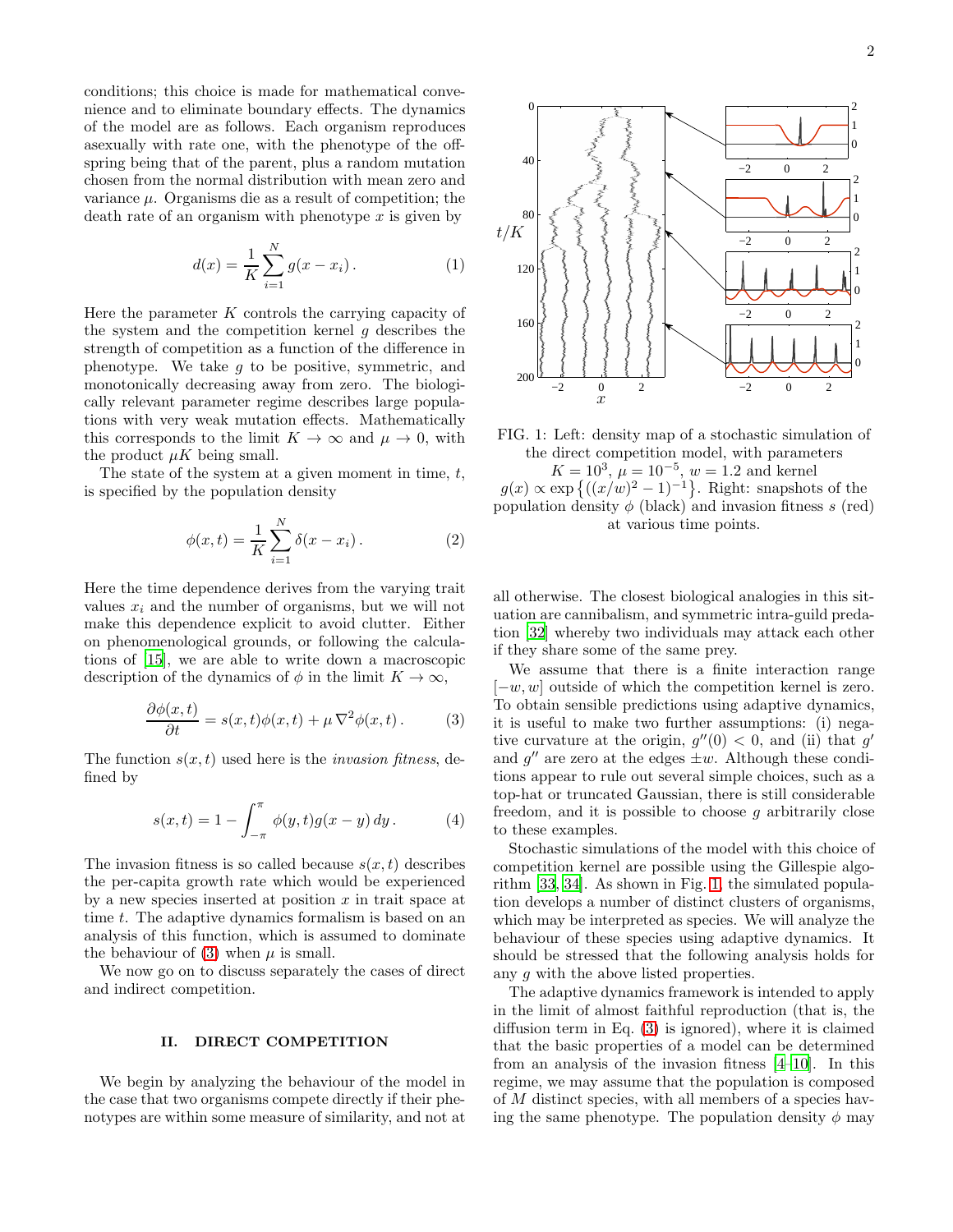thus be decomposed as

<span id="page-2-0"></span>
$$
\phi(x,t) = \sum_{\alpha=1}^{M} \delta(x - x_{\alpha}) \psi_{\alpha}(t), \qquad (5)
$$

where  $x_{\alpha}$  and  $\psi_{\alpha}$  respectively denote the phenotype and population size of species  $\alpha$  (here and hereafter we use Greek indices for species, and Roman indices for individuals). The delta-function in Eq. [\(5\)](#page-2-0) may be replaced by a distribution with some spread in trait space [\[35\]](#page-10-8), but we will not study this model variant here.

To extract the value  $\psi_{\alpha}$  from the population density  $\phi$ , we define a small interval,  $I_{\alpha}$ , which contains all individuals of phenotype  $x_{\alpha}$ , and no individuals of other phenotypes. Then using Eq. [\(5\)](#page-2-0),

$$
\int_{I_{\alpha}} \phi(x, t) dx = \sum_{\beta=1}^{M} \psi_{\beta}(t) \int_{I_{\alpha}} \delta(x - x_{\beta}) dx = \psi_{\alpha}(t).
$$
\n(6)

Putting  $\mu = 0$  in Eq. [\(3\)](#page-1-1) and integrating over  $I_{\alpha}$  we obtain

<span id="page-2-2"></span>
$$
\frac{d\psi_{\alpha}(t)}{dt} = s(x_{\alpha}, t) \psi_{\alpha}(t), \qquad (7)
$$

where the invasion fitness now takes the form

<span id="page-2-1"></span>
$$
s(x,t) = 1 - \sum_{\beta=1}^{M} g(x - x_{\beta}) \psi_{\beta}(t).
$$
 (8)

According to adaptive dynamics, the propensity for species  $\alpha$  to adapt is captured by the *local fitness gra*dient at  $x_{\alpha}$ ,

<span id="page-2-3"></span>
$$
s'(x_{\alpha},t) = -\sum_{\beta=1}^{M} g'(x_{\alpha} - x_{\beta}) \psi_{\beta}(t), \qquad (9)
$$

where the prime denotes differentiation with respect to the first argument,  $x$ . In what follows we will drop the explicit t-dependence of s to avoid clutter.

For as long as  $s'(x_\alpha) \neq 0$ , species  $\alpha$  is expected move slowly uphill in s, as a result of many small mutation events. If it has reached a state where  $s'(x_\alpha) = 0$  then there is no preferred direction of movement. There are now two possibilities. If  $s''(x_\alpha) < 0$  then the species resides at a local maximum of the fitness landscape, and is considered to be stable. Alternatively, if  $s''(x_{\alpha})$  > 0, then the species is located at a fitness minimum and would be expected to speciate, that is, the population will bifurcate into two sub-populations with phenotypes just either side of that of the ancestor species. These daughter species are then likely to experience a non-zero fitness gradient and will begin to move.

The long-term prediction of adaptive dynamics is that all species will undergo a process of continuing evolution and bifurcation, until every species resides at a local fitness maximum. The final configuration is referred to as an evolutionarily stable strategy. In the remainder of this section, we will follow the adaptive dynamics calculation in detail to derive a prediction for the final state of the model. As we will explain, we expect to find species evenly spread around trait space, with their number given by a certain stability condition.

We begin with the case where there is only one initial species  $(M = 1)$ . From Eq. [\(8\)](#page-2-1), the invasion fitness is simply given by  $s(x) = 1 - g(x - x_1)\psi_1(t)$ . At large times, we would expect  $\psi_1(t)$  to approach a con-stant value, which from Eq. [\(7\)](#page-2-2) implies that  $s(x_1) = 0$ . From this we can predict the quasi-stable population size:  $\psi_1 = 1/g(0)$ . In the absence of other species there is no advantage to be gained by a change in phenotype; the local fitness gradient at  $x_1$  is from Eq. [\(9\)](#page-2-3)  $s'(x_1) =$  $-g'(0)/g(0) = 0$ , since g is even. To find the stability of the species, we differentiate Eq. [\(8\)](#page-2-1) twice with respect to x and set  $x = x_1$  to obtain  $s''(x_1) = -g''(0)/g(0)$ . Since, by assumption,  $g''(0) < 0$ ,  $s''(x_1) > 0$ , and the single initial species is always unstable and prone to bifurcation.

Following the bifurcation of the initial species, we now have two species of approximately equal sizes and nearby phenotypes. For  $M = 2$  species, the fitness gradient at  $x_1$  is given by

$$
s'(x_1) = -g'(x_1 - x_2) \psi_2(t).
$$
 (10)

Because q is symmetric and decreasing with  $|x|$ , we know that its derivative changes from positive to negative at the origin. Thus  $s'(x_1) \geq 0$  if  $x_1 \geq x_2$  and  $s'(x_1) \leq 0$  if  $x_1 \leq x_2$ . The results for  $s'(x_2)$  can be found by interchange of the indices 1 and 2. Therefore, if the species move uphill in fitness — as we would expect — they will be moving apart in phenotypic space.

Once the species have moved a distance  $w$  apart, they will no longer compete and the phenotypes will cease to evolve. At this stage, we see from Eq. [\(7\)](#page-2-2), that  $s(x_1) = 0$ and  $s(x_2) = 0$ , which using Eq. [\(8\)](#page-2-1) gives

$$
g(0)\psi_1 + g(w)\psi_2 = 1, \quad g(w)\psi_1 + g(0)\psi_2 = 1, \tag{11}
$$

using  $g(x_1-x_2) = g(x_2-x_1) = g(w)$ . However,  $g(x)$  (and all its derivatives) are zero for  $|x| \geq w$ , and therefore we have once again that  $\psi_{\alpha} = 1/g(0), \alpha = 1, 2$ . Proceeding as in the  $M = 1$  case we can again show that  $s'(x_\alpha) = 0$ and  $s''(x_\alpha) = -g''(0)/g(0) > 0$ , for  $\alpha = 1, 2$ , and so the  $M = 2$  configuration is also unstable.

Although both species are now prone to bifurcation, it is extremely unlikely that they will do so at the same time. Instead, we expect that one will speciate before the other, leading to a situation with three species; two close together and one at distance just less than w. Repeating the arguments for the two species situation, we expect that the three species will mutually move apart.

For an arbitrary number of species  $M \geq 3$ , it is necessary to start to consider the possibility that not all species will be able to get to a distance more than  $w$ apart, since they may not be able to fit into the interval  $[-\pi, \pi]$ . More specifically, if  $Mw < 2\pi$ , then it is possible for the species to achieve a separation of at least  $w$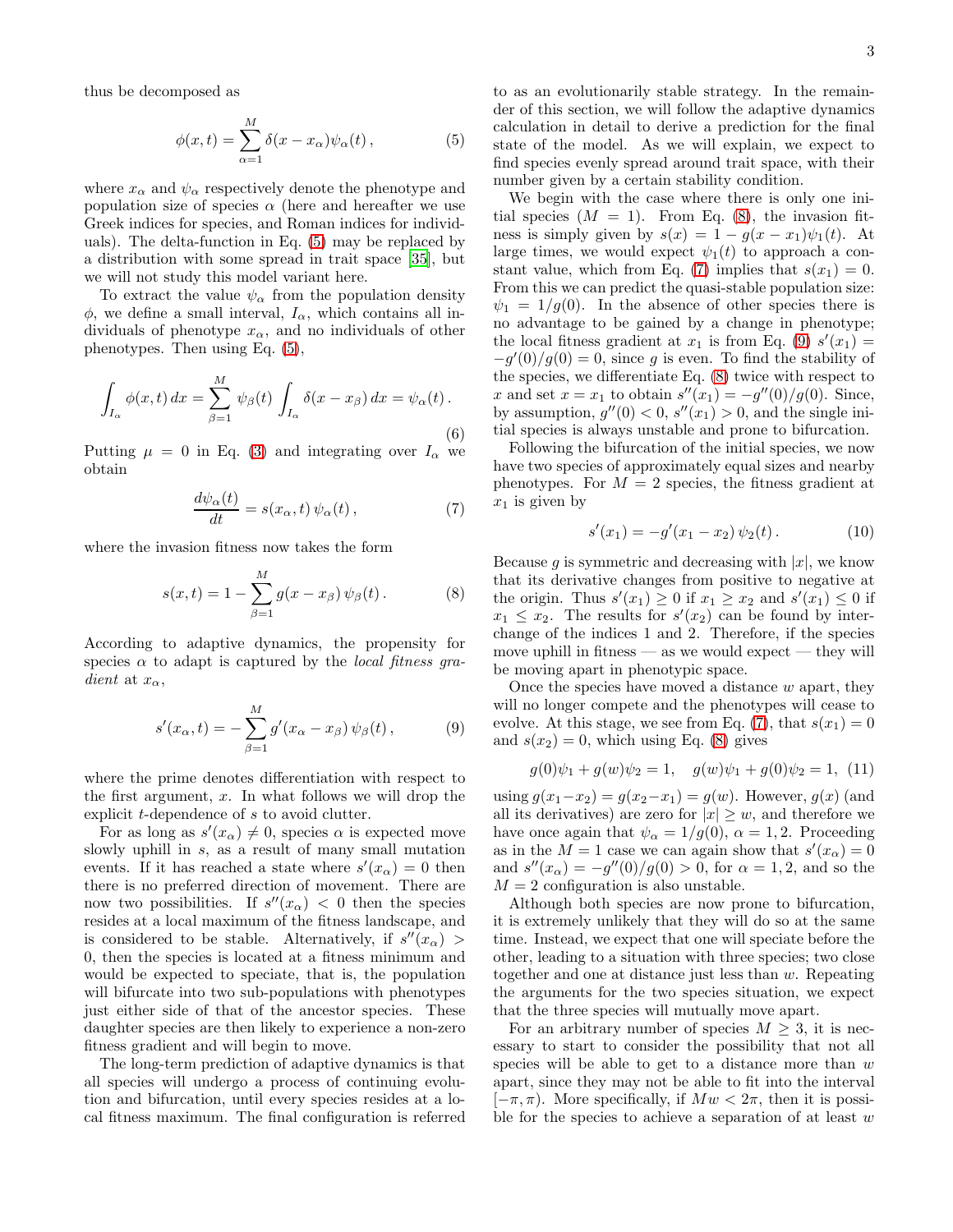between any pair. In this case, by an analogous set of arguments to those used above, all the species are unstable, and so one will bifurcate, leading to an increase in the number of species to  $M + 1$ .

We are therefore led to consider the case where  $Mw \geq$  $2\pi$ . The best that can be achieved now is for the species to move as far away from others as possible, leading to the species being evenly spaced around phenotypic space. In this configuration the species may be stable, or they may not; further analysis is required.

We begin by finding the long time properties of the configuration consisting of  $M$  equally spaced species. As before, from Eq. [\(7\)](#page-2-2) we have  $s(x_\alpha) = 0$  and from Eq. [\(8\)](#page-2-1)

<span id="page-3-1"></span>
$$
\sum_{\beta=1}^{M} g(x_{\alpha} - x_{\beta}) \psi_{\beta} = 1, \quad \alpha = 1, \dots, M. \tag{12}
$$

We can solve for  $\psi_{\alpha}$  by regarding g as a matrix. One finds that  $\psi_{\alpha}$  has the same value for all  $\alpha$ , and so all species have the same population size. By translational invariance we can assume that one species is located at the origin, which leads to

$$
\psi_{\alpha} = \psi = \frac{1}{\sum_{\beta=1}^{M} g(x_{\beta} - x_{\alpha})} = \frac{1}{\sum_{\beta=1}^{M} g(x_{\beta})},
$$
\n(13)

which clearly satisfies Eq. [\(12\)](#page-3-1). In addition, from Eq. [\(9\)](#page-2-3)

<span id="page-3-2"></span>
$$
s'(x_{\alpha}) = -\psi \sum_{\beta=1}^{M} g'(x_{\beta}). \qquad (14)
$$

To evaluate the sum in Eq. [\(14\)](#page-3-2) we look at the cases M odd and M even separately. First suppose that M is odd. One species is at the origin, but  $g'(0) = 0$ , and so it does not contribute to the sum. The other  $M-1$ species will occur in pairs at  $x < 0$  and  $x > 0$ , equidistant from the origin. Since  $g'(x) = -g'(x)$  these will cancel in pairs. Therefore the sum is zero. If  $M$  is even, the same argument goes through, except there will be an additional species at  $-\pi$ , which will also not contribute since  $g'(-\pi) = 0$ . So the sum is again zero. We conclude that the configuration with  $M$  equally spaced species with equal populations is a fixed point of the adaptive dynamics.

It only remains to determine the stability of this configuration. To do this, we need to calculate the sign of

<span id="page-3-3"></span>
$$
s''(x_{\alpha}) = -\psi \sum_{\beta=1}^{M} g''(x_{\beta}).
$$
 (15)

It will be useful later to introduce an equivalent measure, the population average of the fitness curvature

<span id="page-3-7"></span>
$$
Q = \frac{1}{N} \sum_{i=1}^{N} s''(x_i).
$$
 (16)

Note that the sum here is over individuals, not species. Since from Eq.  $(15)$  the second derivative of s is independent of species, in the present case we simply have

 $Q = s''(x_{\alpha})$ . If  $Q < 0$  the M-species configuration is stable and if  $Q > 0$  it is not.

The adaptive dynamics story for this model then is as follows. From an initial monomorphic population, we expect species to bifurcate and move apart (either to distance  $w$  or as much as possible) until finding a configuration of M stable species for which  $Q < 0$ . Simulation of the stochastic version of the model for large  $K$  generally shows good agreement with these predictions, as shown in Fig. [1.](#page-1-2)

#### <span id="page-3-0"></span>III. INDIRECT COMPETITION

We move on now to consider the situation that organisms do not predate on each other directly, but rather they consume a common resource. This is the more common mode of competition in real ecosystems. We take the function  $g$  from the previous section to now denote the range and amount of resources an organism can exploit, so that the relative competition two organisms experience is related to the overlap of their respective resource-use curves. In Appendix [A](#page-7-0) we show that the resulting competition kernel is given by

<span id="page-3-4"></span>
$$
h(x) = \frac{1}{2\pi} \int_{-\pi}^{\pi} g(x - y)g(y) \, dy. \tag{17}
$$

Note that the spatial extent of the kernel  $h$  is twice that of g, although this does not in fact have a big effect on the dynamics. More importantly, the shape of the kernel has changed:  $h$  is necessarily smoother and shallower than  $q$ .

The adaptive dynamics calculation for the model with this competition kernel proceeds along the same lines as in the previous section, with g replaced everywhere by  $h$ . In fact, the same conclusion holds: species will continue to move apart and to speciate for as long as Q is positive. What is different, however, is that for this choice of competition kernel,  $Q$  is *always* positive. To see this, we pass to Fourier space, writing  $\phi_k$ ,  $g_k$  and  $h_k$  for the Fourier modes of  $\phi(x)$ ,  $g(x)$  and  $h(x)$ , respectively. These are defined as follows:

<span id="page-3-6"></span>
$$
\phi(x,t) = \frac{1}{2\pi} \sum_{k} \phi_k(t) e^{ikx}, \qquad (18)
$$

where  $k = 0, \pm 1, \pm 2, ...$  and

<span id="page-3-5"></span>
$$
\phi_k(t) = \int_{-\pi}^{\pi} \phi(x,t) e^{-ikx} dx.
$$
 (19)

To obtain an expression for Q which we can analyze, we begin by differentiating Eq. [\(4\)](#page-1-3) twice with respect to x to find

$$
s''(x) = -\int_{-\pi}^{\pi} \phi(y, t)h''(x - y) \, dy,
$$

where we are now using  $h$  as the competition kernel rather than g. Multiplying by  $\phi(x,t)$  and integrating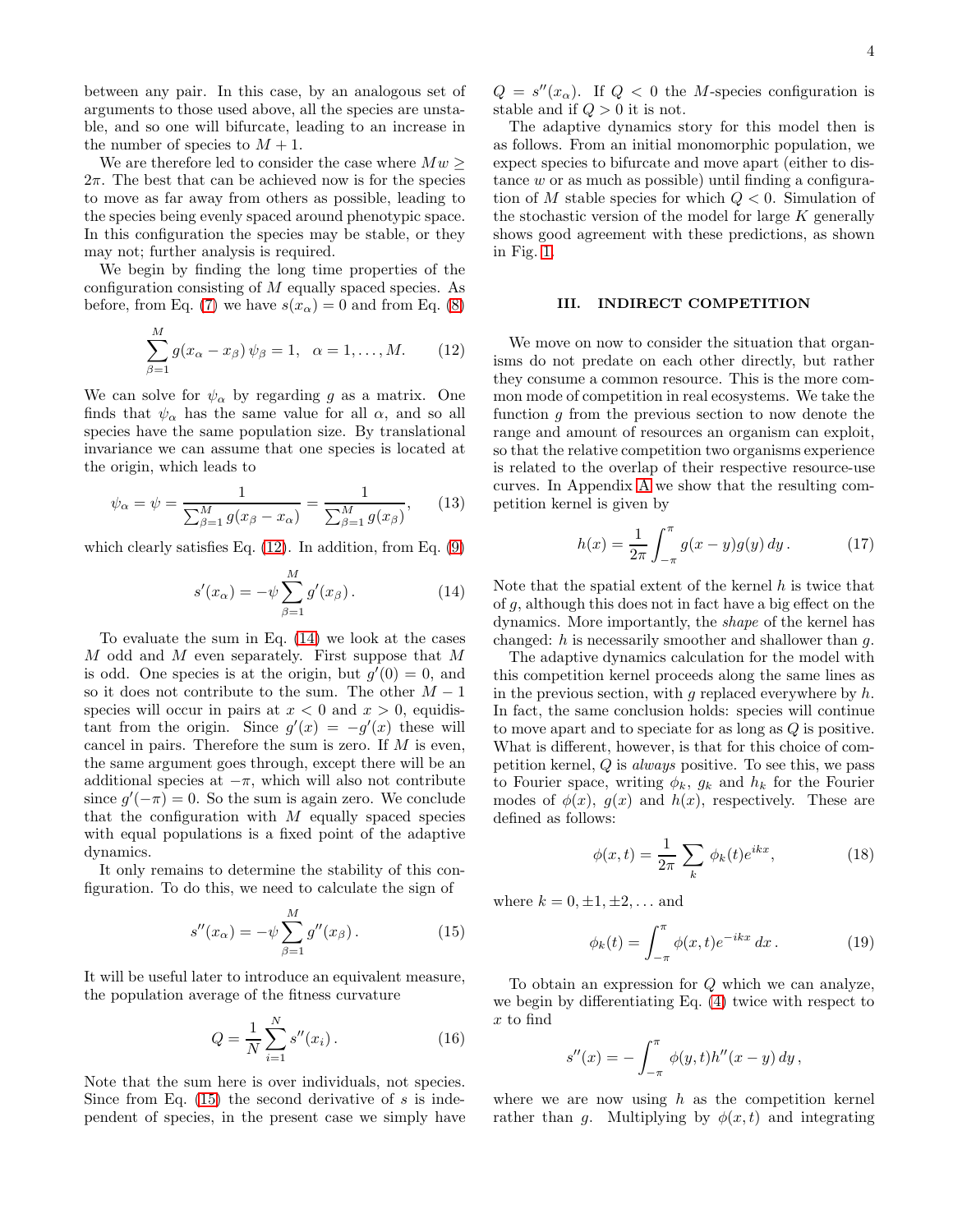over  $x$  gives

$$
-\int_{-\pi}^{\pi} dx \int_{-\pi}^{\pi} dy \, \phi(x, t) h''(x - y) \phi(y, t)
$$

$$
=\int_{-\pi}^{\pi} s''(x) \, \phi(x, t) \, dx = \frac{1}{K} \sum_{i=1}^{N} s''(x_i), \qquad (20)
$$

where we have used the definition [\(2\)](#page-1-4) in the last line. Therefore from the definition of Q, and suppressing the time dependence,

<span id="page-4-4"></span>
$$
Q = \frac{1}{N} \sum_{n} s''(x_n)
$$
  
= 
$$
-\frac{K}{N} \int_{-\pi}^{\pi} dx \int_{-\pi}^{\pi} dy \phi(x) h''(x - y) \phi(y)
$$
  
= 
$$
\frac{K}{N} \left(\frac{1}{2\pi}\right)^{3} \sum_{n,m,k} \phi_n \phi_m k^2 h_k \iint e^{i(n+k)x + i(m-k)y} dx dy
$$
  
= 
$$
\frac{K}{N} \sum_{k} \frac{k^2 h_k}{2\pi} \phi_k \phi_{-k}.
$$
 (21)

Since  $\phi(x)$  is a real-valued function, we know that  $\phi_k \phi_{-k} = |\phi_k|^2$ . In addition, from Eq. [\(17\)](#page-3-4) we find the relationship  $h_k = g_k^2/2\pi$ , and from Eq. [\(B4\)](#page-8-0) in Appendix [B](#page-8-1) that  $\phi_0 = N/K$ . Therefore

<span id="page-4-0"></span>
$$
Q = \frac{1}{\phi_0} \sum_{k} \left(\frac{k g_k}{2\pi}\right)^2 |\phi_k|^2 , \qquad (22)
$$

and thus Q is expressed as a sum of positive terms.

So for a competition kernel of the form [\(17\)](#page-3-4), adaptive dynamics predicts a never-ending process of spreading and subdivision of species, with the eventual outcome being a uniformly populated trait space. Indeed, in the case of a uniform population density  $\phi(x) \equiv 1/2\pi$  we have from Eq. [\(19\)](#page-3-5),  $\phi_k = \delta_{k,0}$  and from Eq. [\(22\)](#page-4-0) we see that the fitness curvature achieves its theoretical minimum value of  $Q = 0$ .

In stochastic simulations, however, the system does not achieve a uniform distribution. Instead, we observe the creation of a finite number of well-separated species of approximately equal populations: see Fig. [2](#page-4-1) for an example. Surprisingly, these species tend to occupy areas of fitness space which are below average, often being located near fitness minima. A simple test of this observation is to measure the distance from the nearest local fitness maximum and minimum. For each organism  $i$  we measure the distance  $\Delta_i^+$  to the nearest local fitness maximum, and  $\Delta_i^-$  to the nearest fitness minimum, then compute the relative distance from optimality  $\Delta_i = \Delta_i^+ / (\Delta_i^+ + \Delta_i^-)$ . Averaging this over the population  $(\Delta = \frac{1}{N} \sum_{i} \Delta_i)$  gives an indication whether the species that have formed occupy favorable locations in the fitness landscape. In Fig. [3](#page-5-0) we show how this quantity varies with  $\mu$  for both direct and indirect competition. In the case of direct competition we see a straightforward relationship with  $\Delta$  starting very

<span id="page-4-1"></span>

FIG. 2: Left: density map of a stochastic simulation of the indirect competition model, with parameters  $K = 10^3$ ,  $\mu = 10^{-5}$ ,  $w = 1$ , and the underlying kernel g is the same as in Figure 1. Right: snapshots of the population density  $\phi$  (black) and invasion fitness s (red) at various time points. Note that the five apparently stable species do not occupy positions of maximal fitness; in fact at least two are near fitness minima.

small and increasing as  $\mu$  is increased. The organisms are arranged in clusters centered at fitness maxima with width controlled by  $\mu$ ; reducing mutation rate therefore enhances the overall fitness of the population by reducing the "noise" around the peak in the fitness landscape. For the case indirect competition there is no such relationship: for the whole range of  $\mu$  tested we find species that are on average closer to fitness minima than maxima.

As well as this simulation test we are able to develop theoretical predictions for another quantity that is proxy to fitness. We define the 'invasibility' of a population by comparing the average fitness of extant organisms with the fitness of an invader introduced with a randomly chosen phenotype. Mathematically this is expressed as

<span id="page-4-3"></span>
$$
S = \frac{1}{2\pi} \int_{-\pi}^{\pi} s(x) dx - \frac{1}{N} \sum_{i=1}^{N} s(x_i).
$$
 (23)

The first term here is the fitness of a randomly placed invader, the second is the average fitness of the existing population. If  $S \leq 0$  then an invading individual is typically no fitter than the members of the resident population; if  $S > 0$  then a random invader will be expected to out-compete the other organisms, meaning that the population is susceptible to invasions. In Appendix [B](#page-8-1) we show that

<span id="page-4-2"></span>
$$
S = \frac{1}{\phi_0} \sum_{k \neq 0} \left(\frac{g_k}{2\pi}\right)^2 |\phi_k|^2 \ge 0, \qquad (24)
$$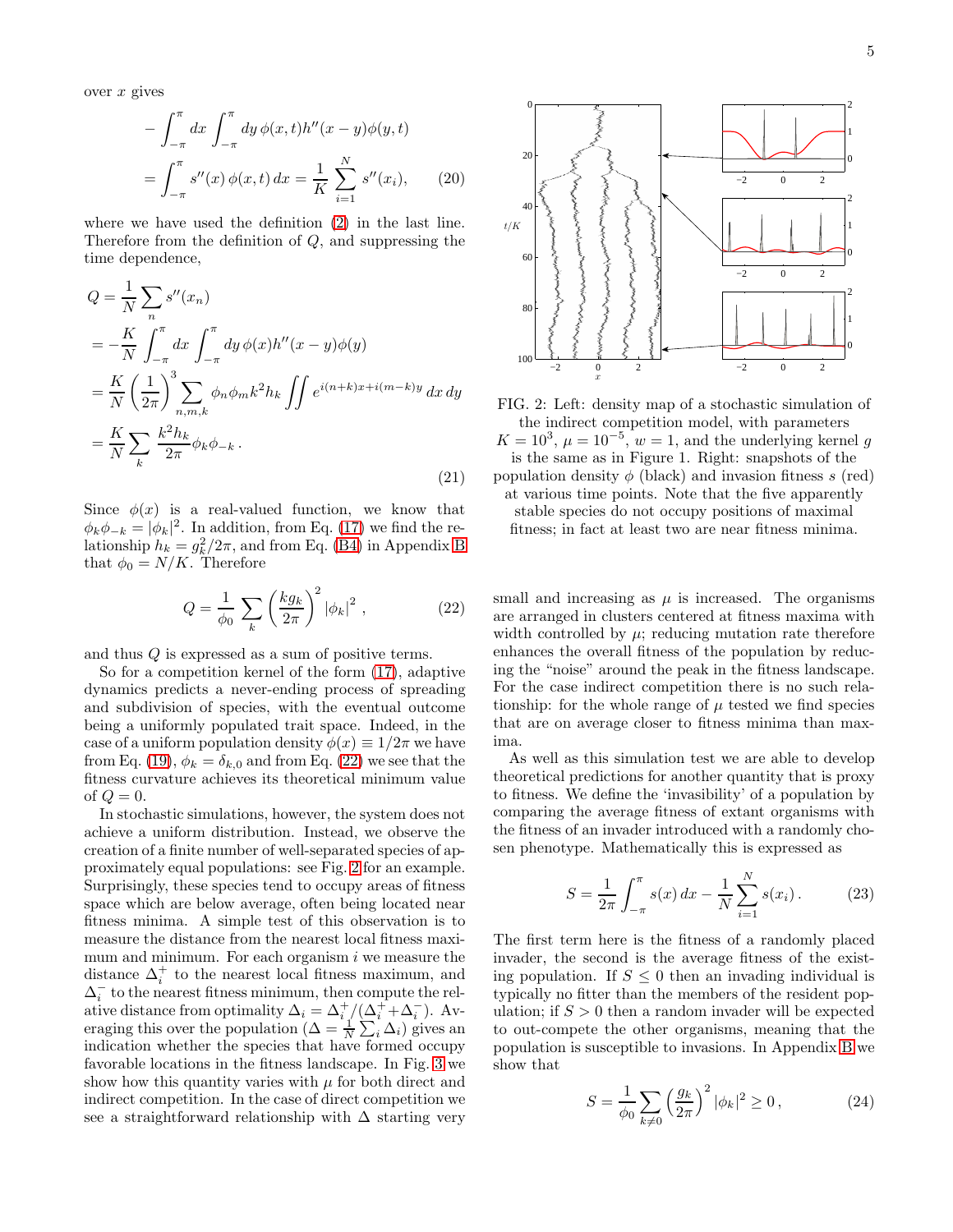<span id="page-5-0"></span>

FIG. 3: Relative distance to optimality  $\Delta$  (see text for explanation) as a function of mutation rate  $\mu$ . Average over 100 samples with error-bars for standard

deviation) at time  $t = 10^6$  for populations developing under direct (black squares) and indirect (blue circles) competition. Parameters used were the same as figures [1](#page-1-2) and [2.](#page-4-1) The red dashed line marks the halfway point; values above this line imply species that are closer to fitness minima than maxima.

meaning that any non-uniform distribution will be susceptible to invasion.

The species observed in Fig. [2](#page-4-1) are unfit: they are susceptible to invasion and they occupy locations which have positive fitness curvature. To understand the mechanism responsible for maintaining these unfit species, we must examine the model in greater detail, taking into account stochastic fluctuations in the population density. This requires working at large, but finite, carrying capacity.

Following [\[15\]](#page-9-7), it is possible to derive a mesoscopic description of the system in terms of a stochastic differential equation

<span id="page-5-2"></span>
$$
\frac{\partial \phi(x,t)}{\partial t} = s(x,t)\phi(x,t) + \mu \nabla^2 \phi(x,t) + \frac{\eta(x,t)}{\sqrt{K}}, \quad (25)
$$

where  $\eta(x, t)$  is a Gaussian white noise with zero mean and a correlator which is given in Appendix [C.](#page-8-2)

Our previous analysis suggested that the uniform population density should be an attractive fixed-point for the system, although simulations have shown otherwise. Taking the uniform population density as a starting point (that is,  $\phi(x, 0) = 1/2\pi$ ), we will examine the growth of stochastic deviations away from this state by making the change of variables

<span id="page-5-1"></span>
$$
\zeta(x,t) = \phi(x,t) - \frac{1}{2\pi}.\tag{26}
$$

This analysis will apply to small times t when  $\zeta(x, t)$  is assumed to also be small, corresponding to the earlyonset regime describing the emergence of species clusters

from a uniform density. Inserting [\(26\)](#page-5-1) into [\(25\)](#page-5-2) yields

<span id="page-5-3"></span>
$$
\frac{\partial \zeta(x,t)}{\partial t} = \mu \nabla^2 \zeta(x,t) - \frac{1}{2\pi} \int_{-\pi}^{\pi} h(x-y) \zeta(y,t) dy
$$

$$
- \int_{-\pi}^{\pi} \zeta(x,t) h(x-y) \zeta(y,t) dy + \frac{\eta(x,t)}{\sqrt{K}}.
$$
(27)

As before, the analysis is facilitated by moving to Fourier space. Defining  $\zeta_k(t)$  and  $\eta_k(t)$  to be the Fourier coefficients of  $\zeta(x,t)$  and  $\eta(x,t)$  respectively, analogously to Eq. [\(18\)](#page-3-6), the Fourier transform of Eq. [\(27\)](#page-5-3) is

<span id="page-5-4"></span>
$$
\frac{d\zeta_k}{dt} = -\left(\mu k^2 + \frac{h_k}{2\pi}\right)\zeta_k - \frac{1}{2\pi}\sum_l h_l \zeta_l \zeta_{k-l} + \frac{\eta_k}{\sqrt{K}}.\tag{28}
$$

From Eqs. [\(22\)](#page-4-0) and [\(24\)](#page-4-2), we see that to determine the average of the stability measures, Q and S, we need to know the average value of  $|\phi_k|^2$ . We therefore seek equations for the average values of  $\zeta_k$  and  $|\zeta_k|^2$ . The first may simply be obtained by taking the average of Eq. [\(28\)](#page-5-4) remembering that the noise  $\zeta_k(t)$  has zero mean:

<span id="page-5-5"></span>
$$
\frac{d}{dt}\langle \zeta_k \rangle = -\left(\mu k^2 + \frac{h_k}{2\pi}\right) \langle \zeta_k \rangle - \frac{1}{2\pi} \sum_l h_l \langle \zeta_l \zeta_{k-l} \rangle. (29)
$$

It is more straightforward to obtain an analogous expression for the time evolution of the product of  $\zeta_k \zeta_l$  within the Fokker-Planck formalism. Using the results given in Appendix [C](#page-8-2) one can show for any pair of integers k and l that

<span id="page-5-6"></span>
$$
\frac{d}{dt}\langle\zeta_k\zeta_l\rangle = -\left(\mu(k^2 + l^2) + \frac{h_k + h_l}{2\pi}\right)\langle\zeta_k\zeta_l\rangle \n- \frac{1}{2\pi} \sum_m h_m\left(\langle\zeta_m\zeta_{k-m}\zeta_l\rangle + \langle\zeta_m\zeta_{l-m}\zeta_k\rangle\right) \n+ \frac{1}{K\pi} + \frac{1}{K}\left(2 - \mu(k+l)^2 + \frac{h_{k+l}}{2\pi}\right)\langle\zeta_{k+l}\rangle \n+ \frac{1}{2\pi K} \sum_m h_m\langle\zeta_m\zeta_{k+l-m}\rangle.
$$
\n(30)

As is frequently the case, the hierarchy of moment equations is not closed: the equation for the rate of change of  $\langle \zeta_k \rangle$  depends on  $\langle \zeta_k \zeta_{k-l} \rangle$ , that for the rate of change of  $\langle \zeta_k \zeta_l \rangle$  depends on  $\langle \zeta_m \zeta_{l-m} \zeta_k \rangle$ , and that for rate of change of  $n<sup>th</sup>$ -order moments will depend on those of order  $n+1$ . To make progress we consider the early-onset behaviour as  $\zeta(x,t)$  departs from zero. In this regime it is reasonable to assume that the third-order moments are sufficiently small that we may put  $\langle \zeta_k \zeta_l \zeta_m \rangle \approx 0$ . Returning to Eqs. [\(29\)](#page-5-5) and [\(30\)](#page-5-6), we obtain the linear system for the infinite set of modes  $|\zeta_k|^2$  and  $\zeta_0$ :

<span id="page-5-7"></span>
$$
\frac{d}{dt}\langle\zeta_0\rangle = -\langle\zeta_0\rangle - \frac{1}{2\pi}\sum_k h_k \langle|\zeta_k|^2\rangle, \qquad (31)
$$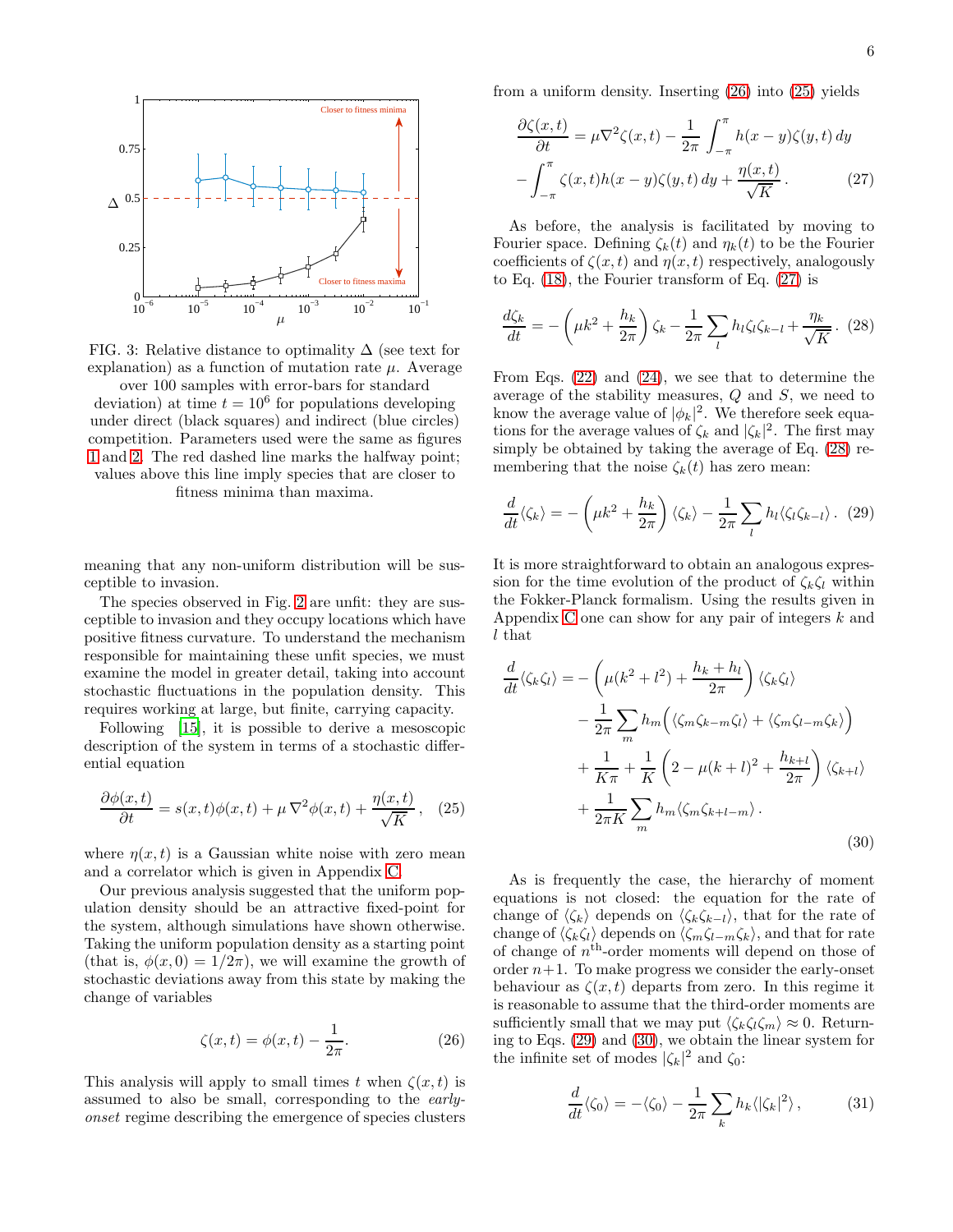<span id="page-6-1"></span>

FIG. 4: Damping strength  $2\mu k^2 + h_k/\pi$  for different Fourier coefficients of the population density, with parameters the same as those of Fig. [2.](#page-4-1)

<span id="page-6-2"></span>

FIG. 5: The growth of invasibility  $(S, \text{ left})$  and mean fitness curvature  $(Q, \text{right})$  in time, starting from an initially homogeneously distributed population, with parameters the same as those of Fig. [2.](#page-4-1) Thick lines represent the theoretical prediction (obtained by numerically integrating Eqs.  $(31)$  and  $(32)$  for the first 1000 wave modes), while thin lines show simulation

results averaged over 200 samples.

<span id="page-6-0"></span>
$$
\frac{d}{dt}\langle |\zeta_k|^2 \rangle = -\left(2\mu k^2 + \frac{h_k}{\pi}\right) \langle |\zeta_k|^2 \rangle \n+ \frac{1}{K\pi} + \frac{3}{K}\langle \zeta_0 \rangle + \frac{1}{2\pi K} \sum_l h_l \langle |\zeta_l|^2 \rangle. (32)
$$

The first term on the right hand side of [\(32\)](#page-6-0) describes a deterministic damping force, acting to reduce the amplitude of fluctuations. The remaining terms (of order  $1/K$ ) capture the excitation due to demographic noise, which is independent of wave number.

In terms of Fourier coefficients, the formation of  $k$ species clusters in the population would be indicated by an excitation of wave number  $k$ . It is thus possible to predict the number of species that will form by computing the damping strength  $2\mu k^2 + h_k/\pi$  for different k. The wave number with the smallest damping will experience the largest noise-induced excitation. Fig. [4](#page-6-1) shows the strength of damping for different values of  $k$ , with model parameters the same as those of Fig. [2.](#page-4-1) A clear minimum is achieved at  $k = 5$ , correctly predicting the formation of five species.

Using Eqs. [\(31\)](#page-5-7) and [\(32\)](#page-6-0) we are also able to predict the evolution of the fitness measures  $S$  and  $Q$  for these

noise-induced species. This is achieved by solving for the trajectories of  $\langle |\zeta_k|^2 \rangle$  and  $\langle \zeta_0 \rangle$ , deducing the values  $\langle |\phi_k|^2 \rangle$ , and inserting into Eqs. [\(22\)](#page-4-0) and [\(24\)](#page-4-2). As the system is linear, an explicit expression for the solution could in principle be written down. In practice, however, it is more convenient to truncate after a suitably large  $k_{\text{max}}$ and numerically integrate the resulting finite system. In Fig. [5](#page-6-2) we show a comparison between the simulated and theoretical values for  $S$  and  $Q$ . In both cases the theory provides a successful description of the growth of these measures at early times, with deviations beginning to appear later. Since these measures are minimized by optimally fit species, the growth seen here indicates that the population as a whole is actually becoming less well suited to its environment.

#### IV. CONCLUSIONS

The analyses presented here have revealed the evolutionary consequences arising from different modes of competition. We considered a simple stochastic model of an evolving population under two different choices of competition kernel, one corresponding to direct competition (e.g. intraguild predation, cannibalism), the other arising from indirect competition induced by the need to consume a common resource.

In the first case we found that direct competition leads eventually to the formation of a number of distinct species able to permanently coexist in an evolutionary stable situation. The number and distribution of species can be reliably predicted using the methods of adaptive dynamics. The evolutionary mechanisms at work in this regime are relatively straightforward: species migrate slowly 'uphill' in the fitness landscape, with those located at local minima being prone to speciation and those at local maxima being stable. The final state of the population is one in which all species reside at local maxima of the fitness landscape; in this sense the process of evolution as reached an optimal configuration.

The behaviour of the population evolving under indirect competition is more surprising. Snapshots of stochastic simulations of the system initially appear very similar to those in the case of direct competition, with the formation of several distinct species at approximately equidistant locations. Investigation of the fitness landscape, however, reveals that these species occupy locations of near minimal fitness. It appears that the usual adaptive dynamics argument employed in Section [II](#page-1-0) that populations near a fitness minimum would be expected to speciate — is no longer applicable.

At a technical level, this phenomenon is just an example of the way that stochastic effects can modify deterministic dynamics, to give an effective dynamics which may differ considerably from the original form. For instance, new effective extrema may be formed through the effects of noise [\[36](#page-10-9)], as well as the effective location of extrema being moved. In the present case, the effect is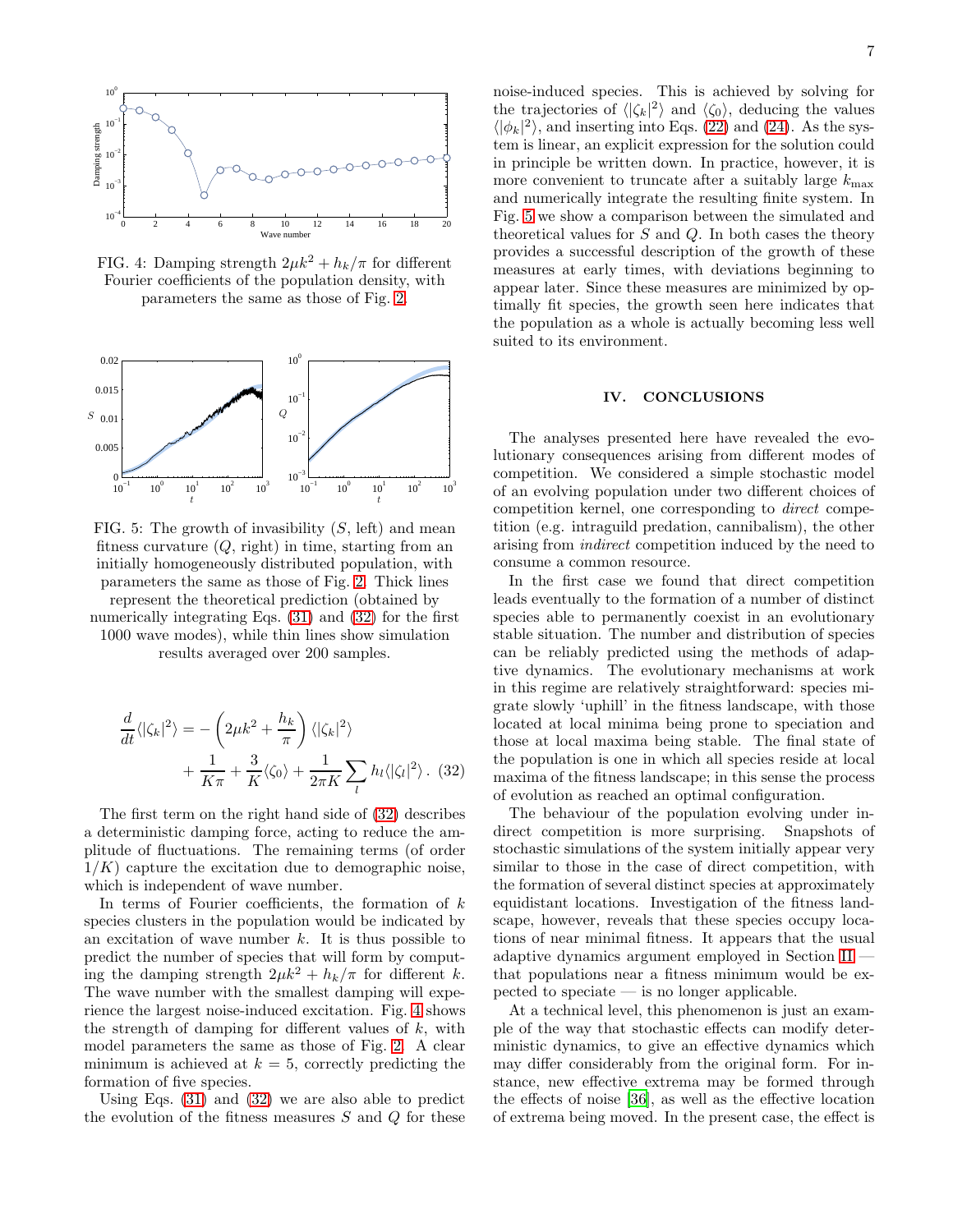<span id="page-7-1"></span>

FIG. 6: Illustration of (a) the increasing diversity of descendants of a single initial organism, and (b) the typical time since a given population shared a single common ancestor.

more closely related to the situation found in some kinds of stochastic pattern formation [\[37,](#page-10-10) [38\]](#page-10-11), where the region of stability of patterns can be increased by the stochastic effects giving a new effective condition for stability which differs from that found through a purely deterministic analysis.

In the present ecological context, a deeper intuition can be gained by considering the speed with which a species can explore phenotype space. As a result of many small mutations, the descendants of a single initial organism come to occupy a typical width  $W(t)$  of trait space, which increases as a function of time, see Figure  $6(a)$ . Conversely, the common ancestors of a population can be traced back to form the phylogenetic tree; eventually leading to a single common ancestor at some time T in the past, see Figure  $6(b)$ . A typical mature species will occupy an area of size around  $W(T)$ . If this value is too small in comparison to the width of the competition kernel, then species will be unable to bifurcate as they cannot explore a new areas of trait space fast enough. This phenomenon is responsible for the spontaneous speciation seen in [\[15,](#page-9-7) [17\]](#page-9-9), and has recently been observed for very small population sizes in another model of adaptive dynamics [\[39\]](#page-10-12).

The work presented here can be extended and generalized in several different ways. There has been some progress made in the analysis of more complex models, showing that in some cases they may be shown to be equivalent to a generic adaptive dynamics model, but only in the case of deterministic dynamics [\[40\]](#page-10-13). It would be interesting to study if stochastic models also show generic features. We have also made some assumptions which warrant further investigation. For instance, we assumed periodic boundary conditions in the trait space, not of course because we expect the trait to be periodic, but to ensure analytic tractability. Previous authors have used this assumption, for instance Scheffer and van Nes [\[41\]](#page-10-14), who note that their result is robust against change of the niche axis from circular ("infinite

periodic") to finite linear. A more realistic way of dealing with the boundaries might be to put a fitness penalty into the model to ensure low population densities in their vicinity. We have used this approach in this past in a related model [\[17](#page-9-9)], as well as studying a model in which trait boundaries were entirely absent [\[16\]](#page-9-8). From our experience in these cases, we do not believe that the precise

prescription that is used in dealing with the boundaries is important, but this needs to be studied further. More generally, we hope that the ideas we have presented here will encourage other researchers to probe the effects of demographic stochasticity on the theory of adaptive dynamics.

### ACKNOWLEDGEMENTS

We thank Axel Rossberg for valuable discussions. TR gratefully acknowledges the support of the Royal Society.

#### <span id="page-7-0"></span>Appendix A: Derivation of  $h$

In the main text we asserted that when organisms compete for a common resource, the effective interaction between individuals is described by the competition kernel

<span id="page-7-4"></span>
$$
h(x) = \frac{1}{2\pi} \int_{-\pi}^{\pi} g(x - y)g(y) \, dy. \tag{A1}
$$

Here we motivate this definition.

Suppose that the organisms depend on certain resources to live, and that position in trait space corresponds to resource type. We use the function  $q(x - y)$  to now describe the efficiency with which an organism whose 'favorite' resource is of type  $x$  can consume resources of a different type y. The death rate for organisms of type x can then be written as

<span id="page-7-3"></span>
$$
d(x) = d_0 - \gamma \int_{-\pi}^{\pi} g(x - y) r(y, t) \, dy, \tag{A2}
$$

where  $d_0$  is the baseline death rate,  $\gamma$  is a constant describing the fraction of resources to be consumed, and  $r(y, t)$  denotes the quantity of available resources of type  $y$  at time  $t$ . Let us suppose that the distribution of resources is itself described by a population dynamical equation. To obtain an expression for  $r(y, t)$  we assume that the population will grow logistically, but also be depleted as it is consumed by the organisms:

<span id="page-7-2"></span>
$$
\frac{\partial r(y,t)}{\partial t} = \alpha r(y,t) \left( 1 - \frac{r(y,t)}{\kappa} \right)
$$

$$
-\gamma r(y,t) \int_{-\pi}^{\pi} g(y-z) \phi(z,t) dz, \quad \text{(A3)}
$$

where  $\kappa$  is the carrying capacity for the resources and  $\alpha$  the growth rate. Let us assume that the resources are sufficiently abundant and quick-growing that we can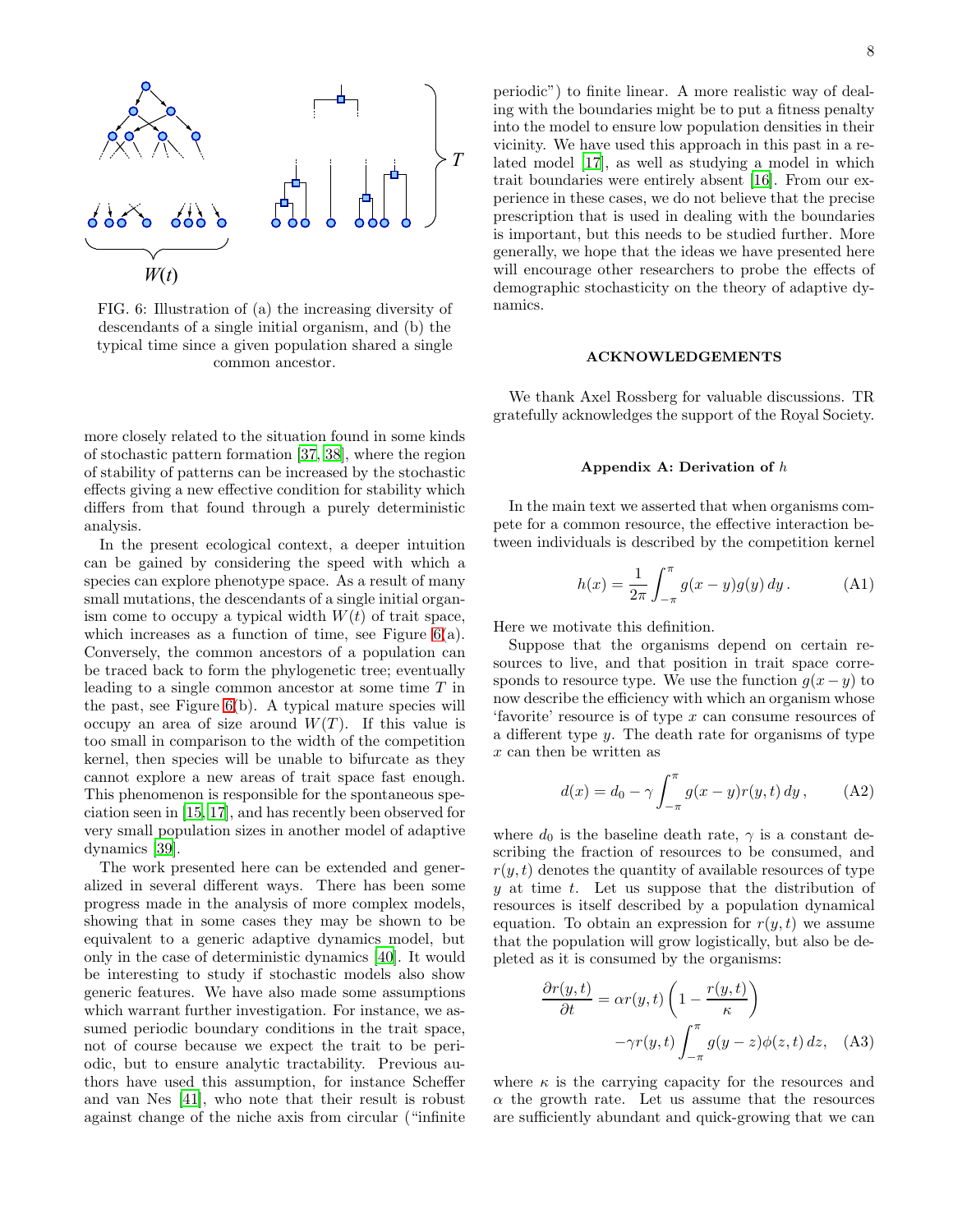9

ignore the possibility of them being driven to extinction due to over-feeding by the organisms (i.e.  $\kappa$  and  $\alpha$  are both large). In that regime the large size of  $r(y, t)$  implies a separation of timescales between the fast dynamics of the resources and comparatively slow changes in the main population. For a given population distribution  $\phi$ , the resource distribution will quickly approach a value close to

$$
r(y,t) = \kappa \left( 1 - \frac{\gamma}{\alpha} \int_{-\pi}^{\pi} g(y-z) \phi(z,t) dz \right), \quad (A4)
$$

which, according to our assumptions on the parameters, is a stable positive fixed point of [\(A3\)](#page-7-2). Inserting this definition into equation [\(A2\)](#page-7-3) yields

$$
d(x) = d_0 - 2\pi\gamma\kappa + \frac{2\pi\gamma^2\kappa}{\alpha} \int_{-\pi}^{\pi} h(x - z)\phi(z, t) dz,
$$
\n(A5)

where  $h$  is given by  $(A1)$ . This expression shows how the slowly varying distribution of resources may be integrated out to reveal an effective interaction between individuals, mediated by the competition kernel  $h$ . In principle the parameters here are free (up to assumptions on size), however, to draw fair comparisons with the case of direct competition it makes sense to choose parameters to match the characteristics of the kernel. This means setting  $d_0 = 2\pi\gamma\kappa$ , so that the death rate is zero in the absence of other organisms to compete with, and  $\alpha = \gamma d_0$ , so that the effective interaction h has the same normalisation as in the case of direct competition.

# <span id="page-8-1"></span>Appendix B: Calculation of  $S$ , the invasibility of the population

In this appendix we prove the form for  $S$  given by Eq. [\(24\)](#page-4-2), from its definition [\(23\)](#page-4-3). Any time-dependence will be suppressed throughout.

Using the definition of  $\phi$  given in Eq. [\(2\)](#page-1-4), we have that

$$
\int_{-\pi}^{\pi} s(x)\phi(x) dx = \frac{1}{K} \sum_{i=1}^{N} \int_{-\pi}^{\pi} s(x)\delta(x - x_i) dx
$$

$$
= \frac{1}{K} \sum_{i=1}^{N} s(x_i).
$$

This allows us to write  $S$  in the alternative way

<span id="page-8-3"></span>
$$
S = \int_{-\pi}^{\pi} s(x) \left[ \frac{1}{2\pi} - \frac{K}{N} \phi(x) \right] dx
$$
  
= 
$$
\int_{-\pi}^{\pi} \left[ 1 - \int_{-\pi}^{\pi} h(x - y) \phi(y) dy \right] \left[ \frac{1}{2\pi} - \frac{K}{N} \phi(x) \right] dx,
$$
  
(B1)

using Eq.  $(8)$ .

Now,

$$
\int_{-\pi}^{\pi} \left[ \frac{1}{2\pi} - \frac{K}{N} \phi(x) \right] dx = 1 - \frac{K}{N} \int_{-\pi}^{\pi} \phi(x) dx = 0,
$$

using Eq.  $(2)$ , and

$$
\frac{1}{2\pi} \int_{-\pi}^{\pi} dx \int_{-\pi}^{\pi} dy h(x - y) \phi(y) dy = \int_{-\pi}^{\pi} dy \phi(y) = \frac{N}{K},
$$

again using Eq. [\(2\)](#page-1-4). Therefore Eq. [\(B1\)](#page-8-3) becomes

$$
S = -\frac{N}{K} + \frac{K}{N} \int_{-\pi}^{\pi} dx \int_{-\pi}^{\pi} dy \, \phi(x) h(x - y) \phi(y). \quad (B2)
$$

The double integral in this expression is almost exactly the same as that appearing Eq. [\(21\)](#page-4-4) for  $Q$  — only  $h''$ is replaced by  $h$ . It may be evaluated in the same way, leading to an analogous expression to Eq. [\(22\)](#page-4-0):

<span id="page-8-4"></span>
$$
S = -\frac{N}{K} + \frac{K}{N} \sum_{k} \left(\frac{g_k}{2\pi}\right)^2 |\phi_k|^2.
$$
 (B3)

We now recall, from integrating over Eq. [\(2\)](#page-1-4) and from Eq. [\(19\)](#page-3-5), that

<span id="page-8-0"></span>
$$
\phi_0 = \int_{-\pi}^{\pi} dx \, \phi(x) = \frac{N}{K},\tag{B4}
$$

and so the  $k = 0$  term in the sum appearing in Eq. [\(B3\)](#page-8-4) is

$$
\frac{N}{K} \left(\frac{g_0}{2\pi}\right)^2 = \frac{N}{K},
$$

since  $\int_{-\pi}^{\pi} g(x) dx = 2\pi$ . Thus this term exactly cancels the  $-N/K$  term in Eq. [\(B3\)](#page-8-4) and Eq. [\(24\)](#page-4-2) is proved.

### <span id="page-8-2"></span>Appendix C: The mesoscopic evolution equation

In the limit of large carrying capacity, the behaviour of the population is governed by a functional Fokker-Planck equation, first derived in [\[15](#page-9-7)]:

<span id="page-8-5"></span>
$$
\frac{\partial}{\partial t}P(\phi, t) =
$$
\n
$$
-\int_{-\pi}^{\pi} \frac{\delta}{\delta \phi(x)} \left( \mathcal{A}(\phi, x) - \frac{1}{2K} \frac{\delta}{\delta \phi(x)} \mathcal{B}(\phi, x) \right) P(\phi, t) dx,
$$
\n(C1)

where

$$
\mathcal{A}(\phi, x) = \phi(x) + \mu \nabla^2 \phi(x) - \int_{-\pi}^{\pi} \phi(x)\phi(y)h(x - y) dy,
$$
  

$$
\mathcal{B}(\phi, x) = \phi(x) + \mu \nabla^2 \phi(x) + \int_{-\pi}^{\pi} \phi(x)\phi(y)h(x - y) dy.
$$
 (C2)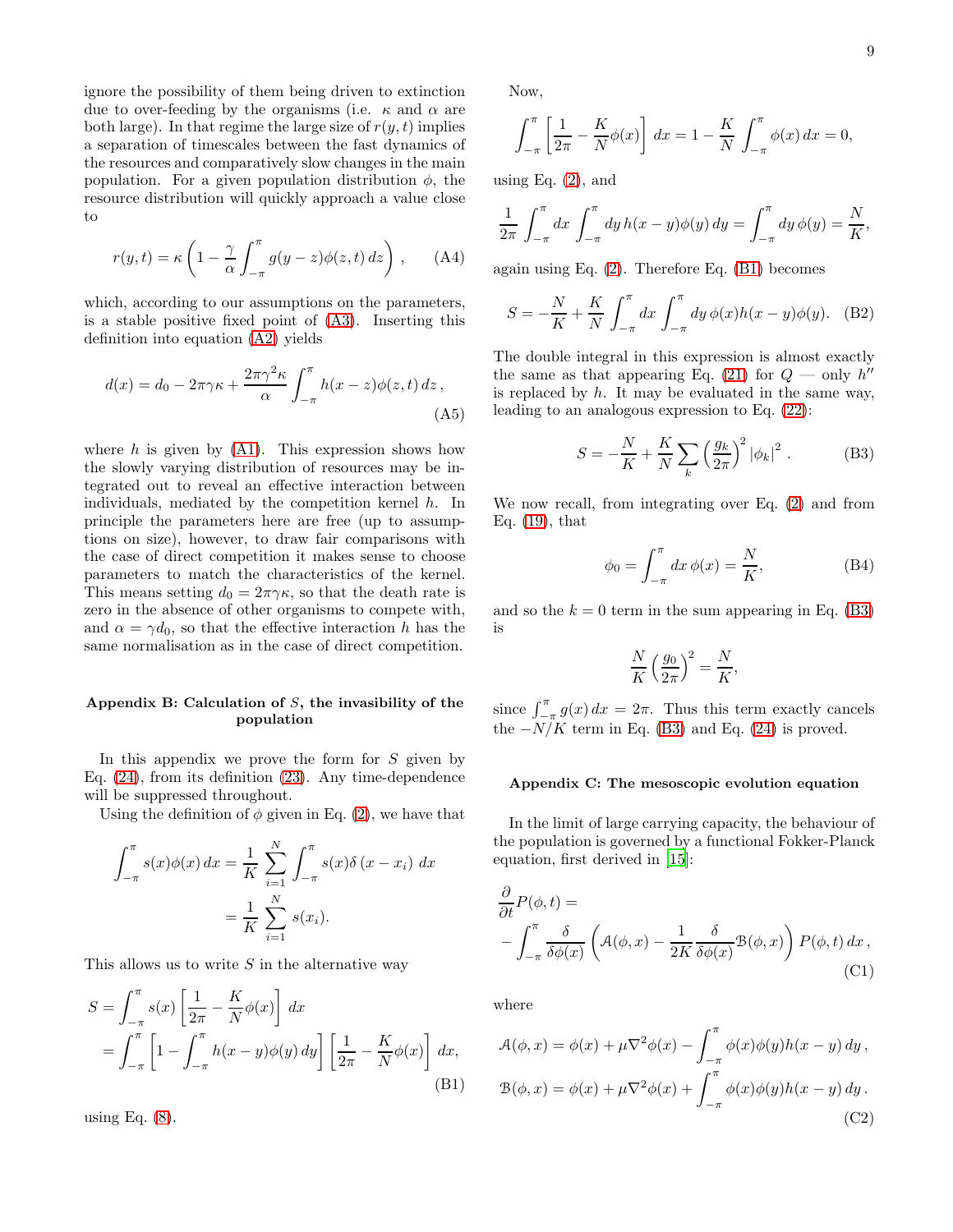10

In this equation,  $P$  describes the probability of finding population density  $\phi$  at time t, while A and B capture the deterministic dynamics and demographic noise effects.

Equivalently, the stochastic dynamics of the system may be formulated as a stochastic partial differential equation with statistical properties matching those of the functional Fokker-Planck equation [\(C1\)](#page-8-5). Following [\[42\]](#page-10-15), this formulation is given by

$$
\frac{\partial \phi(x,t)}{\partial t} = \mathcal{A}(\phi, x) + \frac{\eta(x,t)}{\sqrt{K}},
$$
 (C3)

where  $\eta(x, t)$  is a Gaussian white noise with zero mean and correlator

$$
\langle \phi(x,t)\phi(x',t')\rangle = \mathcal{B}(\phi,x)\,\delta(x-x')\,\delta(t-t'),\quad\text{(C4)}
$$

understood in the sense of Itō. This is precisely equation [\(25\)](#page-5-2) from the main text.

As described in the main text (see Eq. [\(26\)](#page-5-1)), we introduce the new variable  $\zeta(x,t) = \phi(x,t) - (1/2\pi)$ . To perform the integral in Eq. [\(C1\)](#page-8-5) we express the components in terms of Fourier coefficients:

$$
\mathcal{A}(\phi, x) = -\frac{1}{2\pi} \sum_{k} \left(\mu k^2 + \frac{h_k}{2\pi}\right) \zeta_k e^{ikx}
$$

$$
- \frac{1}{4\pi^2} \sum_{k,l} h_k \zeta_k \zeta_l e^{i(k+l)x},
$$

$$
\mathcal{B}(\phi, x) = \frac{1}{\pi} + \frac{1}{2\pi} \sum_{k} \left(2 - \mu k^2 + \frac{h_k}{2\pi}\right) \zeta_k e^{ikx}
$$

$$
+ \frac{1}{4\pi^2} \sum_{k,l} h_k \zeta_k \zeta_l e^{i(k+l)x},
$$

$$
\frac{\delta}{\delta \phi(x)} = \sum_{k} e^{-ikx} \frac{\partial}{\partial \zeta_k}.
$$
(C5)

- <span id="page-9-0"></span>[1] M. A. Nowak, Evolutionary Dynamics: Exploring the Equations of Life (Harvard University Press, Cambridge, Mass., 2006)
- <span id="page-9-1"></span>[2] A. Grafen, J. Theor. Biol. 217, 75 (2002)
- <span id="page-9-2"></span>[3] M. Gyllenberg and R. Service, J. Math. Biol. 62, 359 (2011)
- <span id="page-9-3"></span>[4] J. A. J. Metz, S. A. H. Geritz, G. Meszéna, F. J. A. Jacobs, and J. S. van Heerwaarden, in Stochastic and Spatial Structures of Dynamical Systems, edited by S. J. van Strien and S. M. Verduyn Lunel (North Holland, Amsterdam, 1996) pp. 183–231
- [5] I. Eshel, U. Motro, and E. Sansone, J. Theor. Biol. 185, 333 (1997)
- [6] S. A. H. Geritz, J. A. J. Metz, E. Kisdi, and G. Meszéna, Phys. Rev. Lett. 78, 2024 (1997)
- [7] S. A. H. Geritz, E. Kisdi, G. Meszéna, and J. A. J. Metz, Evol. Ecol. 12, 35 (1998)
- [8] O. Diekmann, in Mathematical Modelling of Population Dynamics, edited by R. Rudnicki (Banach Center, Warsaw, 2004) pp. 47–86

Performing the integral over  $x$ , we obtain

<span id="page-9-11"></span>
$$
\frac{\partial P}{\partial t} = \sum_{k} \frac{\partial}{\partial \zeta_{k}} P \left[ \left( \mu k^{2} + \frac{h_{k}}{2\pi} \right) \zeta_{k} + \frac{1}{2\pi} \sum_{l} h_{l} \zeta_{l} \zeta_{k-l} \right] + \frac{1}{2K} \sum_{k,l} \frac{\partial}{\partial \zeta_{k}} \frac{\partial}{\partial \zeta_{l}} P \left[ \left( 2 - \mu (k+l)^{2} + \frac{h_{k+l}}{2\pi} \right) \zeta_{k+l} + \frac{1}{\pi} + \frac{1}{2\pi} \sum_{m} h_{m} \zeta_{m} \zeta_{k+l-m} \right],
$$
\n(C6)

where we use P as a shorthand for  $P({\{\zeta_p\}, t})$ , the distribution of Fourier coefficients of  $\zeta(x)$ . To calculate the quantities  $S$  and  $Q$ , defined in equations [\(16\)](#page-3-7) and [\(23\)](#page-4-3), we are required to make predictions for the behaviour of  $|\zeta_k|^2$ . We will consider the typical behaviour of the model, as captured by the ensemble average

<span id="page-9-12"></span>
$$
\langle \cdots \rangle = \int (\cdots) P(\{\zeta_p\}, t) \prod_l d\zeta_l \,. \tag{C7}
$$

Equations of motion for the moments of  $P$  are deduced by inserting [\(C6\)](#page-9-11) into the definition [\(C7\)](#page-9-12) and integrating by parts (we assume that  $P$  decays exponentially in the tails). Specifically, multiplying [\(C6\)](#page-9-11) by  $\zeta_k$  and integrating both sides yields Eq. [\(29\)](#page-5-5) of the main text. Similarly for any pair of integers k and l we find Eq.  $(30)$ .

- [9] S. A. H. Geritz, E. Kisdi, G. Meszéna, and J. A. J. Metz, in Adaptive Speciation, edited by O. Diekmann, M. Doebeli, J. A. J. Metz, and D. Tautz (CUP, Cambridge, 2004) pp. 54–75
- <span id="page-9-10"></span>[10] G. Meszéna, M. Gyllenberg, F. J. Jacobs, and J. A. J. Metz, Phys. Rev. Lett. 95, 078105 (2005)
- [11] D. Waxman and S. Gavrilets, J. Evol. Biol. 18, 1139 (2005)
- <span id="page-9-4"></span>[12] E. Kisdi and S. A. H. Geritz, J. Math. Biol. 61, 165 (2010)
- <span id="page-9-5"></span>[13] M. Gyllenberg and J. A. J. Metz, J. Math. Biol. 43, 545 (2001)
- <span id="page-9-6"></span>[14] M. Gyllenberg and K. Parvinen, Bull. Math. Biol. 63, 981 (2001)
- <span id="page-9-7"></span>[15] T. Rogers, A. J. McKane, and A. G. Rossberg, [Europhys. Lett.](http://dx.doi.org/10.1143/JPSJ.77.044002) 97, 40008 (2012)
- <span id="page-9-8"></span>[16] T. Rogers, A. J. McKane, and A. G. Rossberg, [Phys. Biol.](http://dx.doi.org/10.1088/1478-3975/9/6/066002) 9, 066002 (2012)
- <span id="page-9-9"></span>[17] A. G. Rossberg, T. Rogers, and A. J. McKane, Proc. R. Soc. B 280, 1767 (2013)